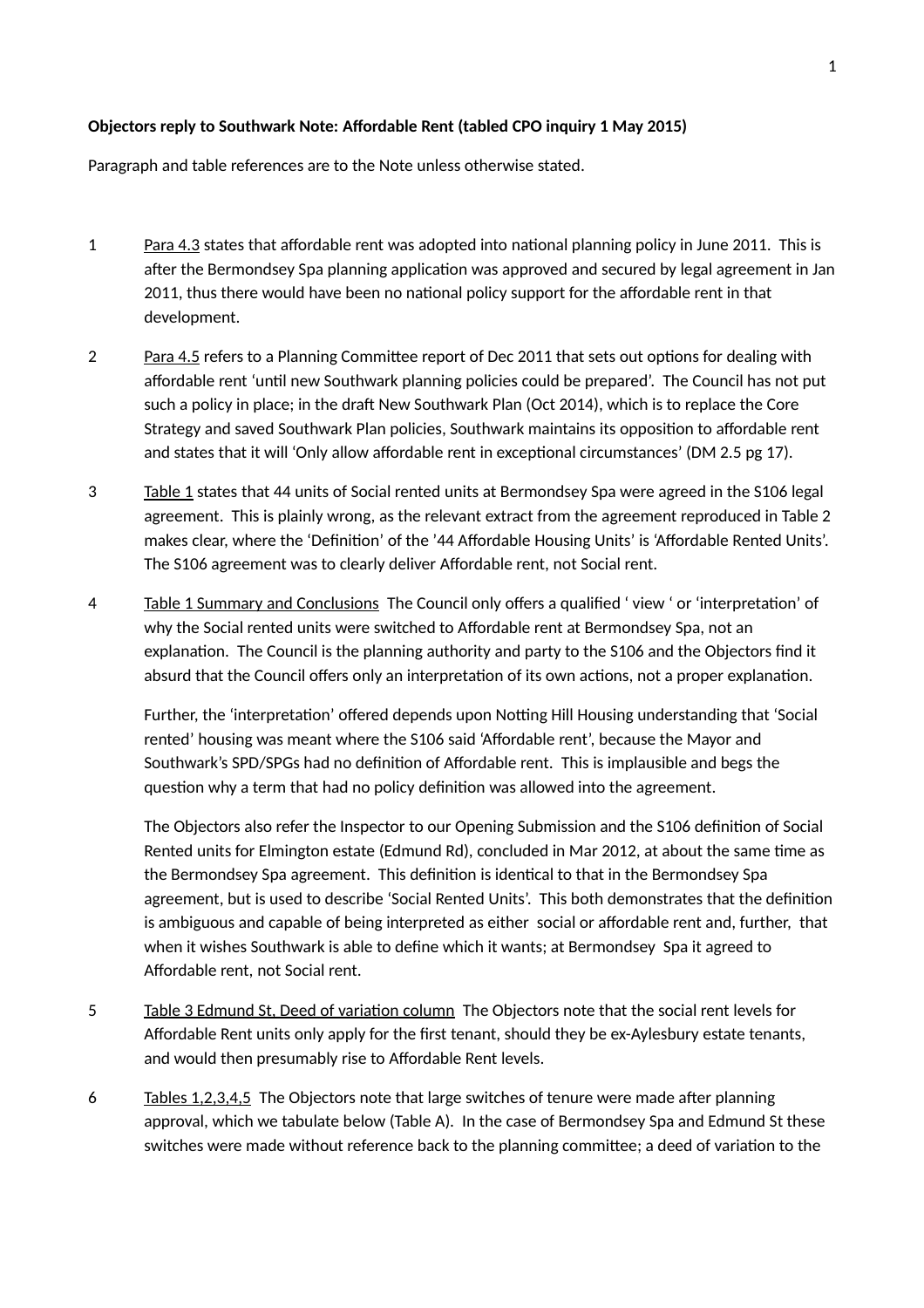S106 agreement was made by delegated decision for Edmund St. A deed of variation was approved by planning committee in the case of Aylesbury Site 1a.

The Objectors note that the switches in tenure in all cases increase the total amount of affordable housing, but that nearly all of that increase is devoted to intermediate housing and affordable rent, with only a small increase in social rented units on two sites and with a net loss overall in social rented housing (NB Total units delivered remain as total approved at planning committee).

| Scheme      | Private | Total      | Total affordable | <b>Total Units</b> |             |         |
|-------------|---------|------------|------------------|--------------------|-------------|---------|
|             |         | affordable | intermediate     | approved/delivered |             |         |
|             |         |            |                  | Affordable<br>Rent | Social Rent |         |
| Bermondsey  | $-78$   | $+78$      | $+78$            | $+44$              | $-44$       | 205     |
| Spa         |         |            |                  |                    |             |         |
| Edmund St   | -96     | $+96$      | +96              | $-18$              | $+18$       | 279     |
| Jamaica     | $-37$   | $+37$      | $+37$            | $\mathbf 0$        | $\mathbf 0$ | 51      |
| Rd/Abbey St |         |            |                  |                    |             |         |
| Aylesbury   | $-14$   | $+15$      | $+4$             | $\mathbf 0$        | $+11$       | 260/261 |
| Site 1a     |         |            |                  |                    |             |         |
| <b>Net</b>  | $-225$  | $+226$     | $+215$           | $+26$              | $-15$       | 795/796 |
| gain/loss   |         |            |                  |                    |             |         |
|             |         |            |                  |                    |             |         |

## **Table A: Switches in tenure after planning approval** (by unit)

The Objectors believe that these cases demonstrate a clear pattern – in 3 out of 4 cases a planning approval was obtained by the applicant, Notting Hill Housing, and then changed afterwards, by different means, to increase the intermediate housing by a large amount, with a reduction in social rented housing or with any increase kept relatively small.

Table B shows the impact of these changes on the overall mix of affordable housing. Bermondsey Spa has lost all its social housing, but increased its intermediate by nearly eighty to 102; Edmund St has a relatively small increase of social rented to fifty-nine, but increases its intermediate units by nearly a hundred to 120; similarly Jamaica Rd/Abbey St has no increase in social rent units, but increases its intermediate units from 5 to 42. Only the changes to Aylesbury Site 1a have a relatively neutral impact on the ratios.

## **Continued**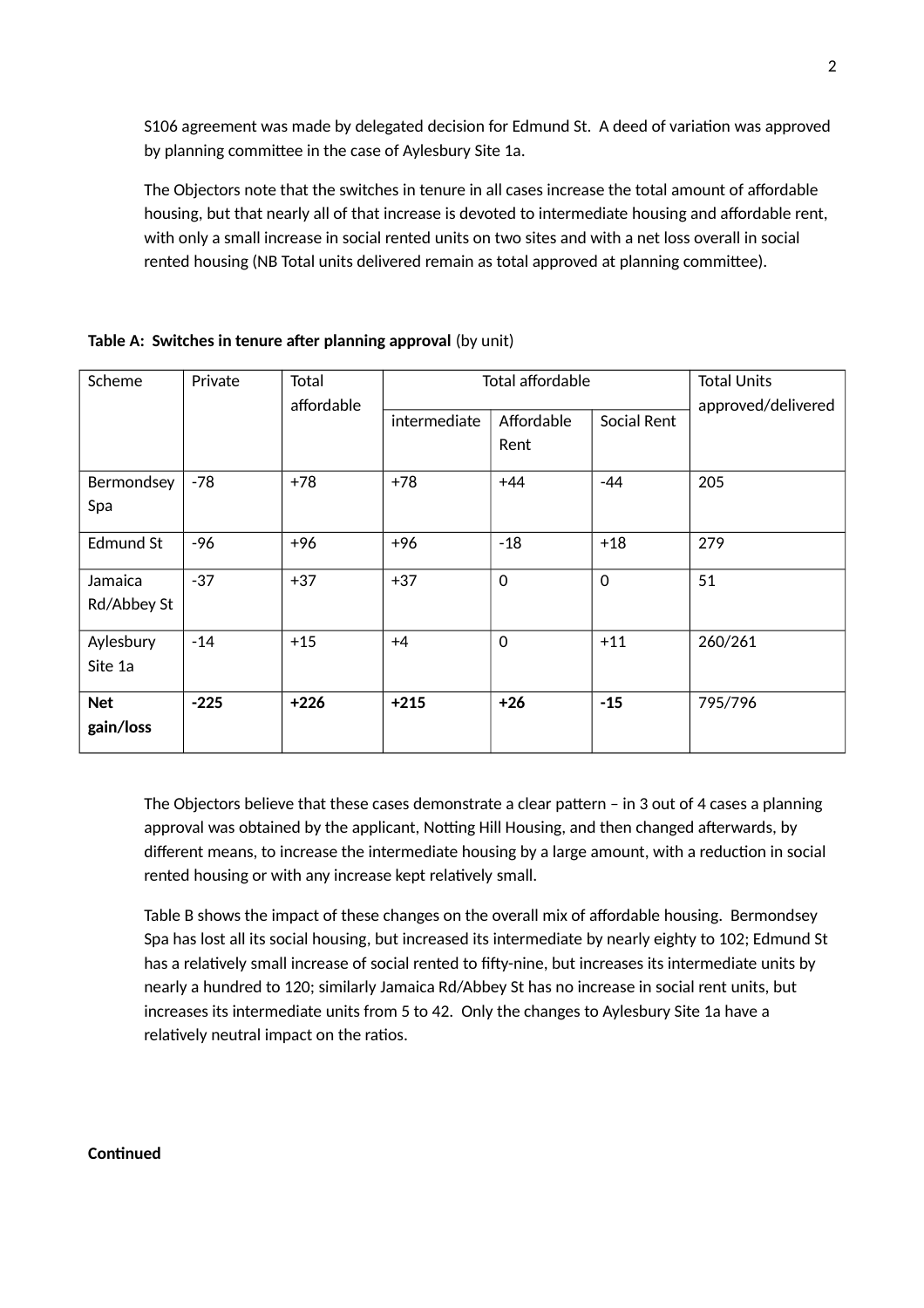|              | Bermondsey Spa       |                  |          | Edmund St            |                  |          | Jamaica Rd/Abbey St  |                  |                | Aylesbury Site 1a        |                          |                          |
|--------------|----------------------|------------------|----------|----------------------|------------------|----------|----------------------|------------------|----------------|--------------------------|--------------------------|--------------------------|
|              | Planning<br>approval | S <sub>106</sub> | Delivery | Planning<br>approval | S <sub>106</sub> | Delivery | Planning<br>approval | S <sub>106</sub> | Delivery       | Planning<br>approval     | S <sub>106</sub>         | Delivery                 |
| Social rent  | 44                   | 44               | 0        | 41                   | 41               | 59       | 5                    | 5                | 5              | 90                       | 101                      | 101                      |
| Afford. rent | 0                    | $\mathbf 0$      | 44       | 22                   | 22               | 4        | 4                    | 4                | $\overline{4}$ | $\overline{\phantom{0}}$ | $\overline{\phantom{0}}$ | $\overline{\phantom{a}}$ |
| Intermediate | 24                   | 24               | 102      | 24                   | 24               | 120      | 5                    | 5                | 42             | 119                      | 134                      | 134                      |

**Table B: Impact of tenure switches on affordable housing ratios** (figures taken from Southwark Note: Affordable rent)

Southwark' s planning policy requires a 70:30 split in affordable housing between social rent and intermediate housing respectively for all these developments (Policy 4.4 Southwark Plan; Strategic Policy 6 Core Strategy), except the Aylesbury, where a 75:25 split is required by the Aylesbury Area Action Plan.

In the cases of Bermondsey Spa, Edmund St, and Jamaica Rd/Abbey St the ratios of social rent to intermediate housing units were approximately compliant with policy when planning approval was given, but by the time of delivery and after the switches of tenure, the ratios had become emphatically non-compliant – indeed the ratios have been reversed and more.

This is deliberately contrary to Southwark's Core Strategy and affordable housing policy, which sets the ratios of social rent and intermediate housing with the policy objective of using new developments to 'achieve mixed and balanced communities' (Strategic Policy 6 Core Strategy; Policy 4.4 Southwark Plan).

In summary the Objectors reply to Southwark's Note is that;

- it confirms that there was no national policy in place to support affordable rent units at Bermondsey Spa
- Southwark's explanation of the tenure switch at Bermondsey Spa is implausible and simply seeks to shift blame to the applicant/developer, Notting Hill Housing Trust
- in the instances cited the planning system is not being respected by Notting Hill Housing Trust and Southwark Council have failed to ensure the delivery of the social housing that its planning policies require and which its planning committee gave approval to.
- the switches of tenure made in these instances is contrary to Southwark's policy aim of creating a mixed and balanced community and there can be no confidence it will enforce this policy in the Aylesbury scheme

## **Continued**